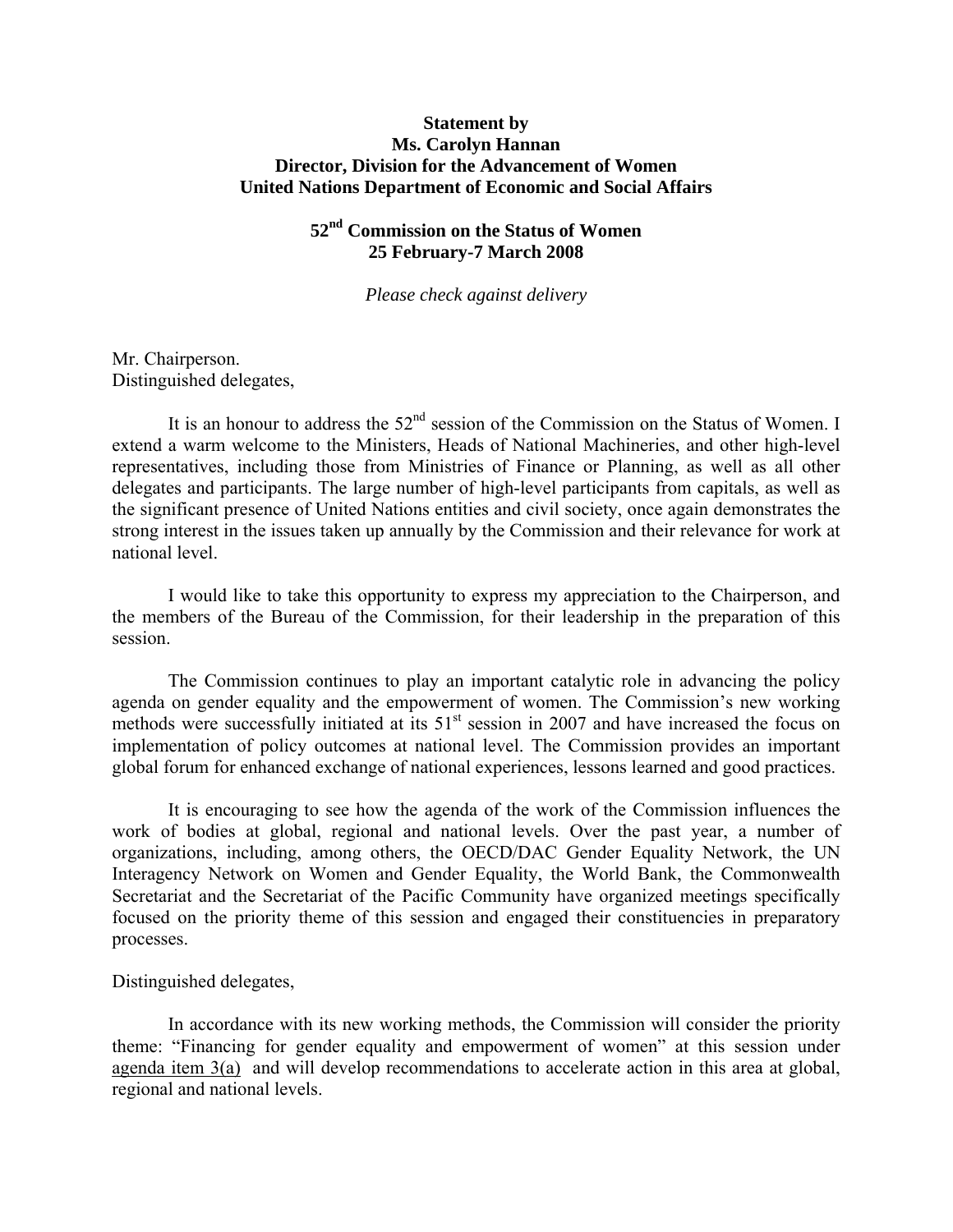The report of the Secretary-General on the priority theme is before the Commission in document E/CN.6/2008/2. The report of the Secretary-General (E/CN.6/2008/5) on implementation of the gender mainstreaming strategy also focuses on the priority theme.

 To contribute to the consideration of the priority theme, the Division for the Advancement of Women convened an Expert Group Meeting in Oslo, Norway, from 4 to 7 September 2007. The meeting was generously hosted by the Government of Norway. The report of the Expert Group Meeting has been disseminated through the website of the Division, and copies are available in the back of this room.

 The Division also held a four-week online discussion on the priority theme in June/July 2007, with more than 1,300 registered participants from 145 countries. The report of the online discussion is available on the Division's website.

### Distinguished delegates,

 Under agenda item 3 (b) on Emerging issues, trends and new approaches to issues affecting the situation of women or equality between women and men, the Commission will convene an expert panel (on Thursday 28 February from 3-6pm) to explore the gender perspectives in all aspects of climate change. The Commission aims to build on the momentum of the December 2007 United Nations Climate Change Conference in Bali, which signalled Member States' commitment to address climate change, including through the Bali Action Plan which launched negotiations for the achievement of a comprehensive global agreement by the end of 2009. An issues paper is available to guide discussions.

In accordance with its new working methods, the Commission will review progress in national level implementation of agreed conclusions adopted at a previous session – the agreed conclusions on "Women's participation in conflict prevention, management and conflict resolution and in post-conflict peacebuilding" adopted at its 48<sup>th</sup> session in 2004. An interactive dialogue (on Friday 29 February, from 10am to 1pm) will be facilitated by keynote speakers. An issues paper is available to guide the discussions.

In this context, I am pleased to inform delegates that the agreed conclusions adopted at the  $51<sup>st</sup>$  session on "Eliminating all forms of discrimination and violence against the girl child" have been published in a brochure in English. These agreed conclusions will also be available in a similar format in all languages in the near future. The availability of the agreed conclusions in this format will strengthen their use at national level and facilitate the review process to be undertaken in two-three years time by the Commission, under its new working methods.

In preparation for consideration of the priority theme of the  $53<sup>rd</sup>$  session in 2009, the Commission will also hold a lunch-time panel on "The equal sharing of responsibilities between women and men, including caregiving in the context of HIV/AIDS" (on Wednesday 27 February in CR2). An issues paper is available to facilitate participation in the panel.

Distinguished delegates,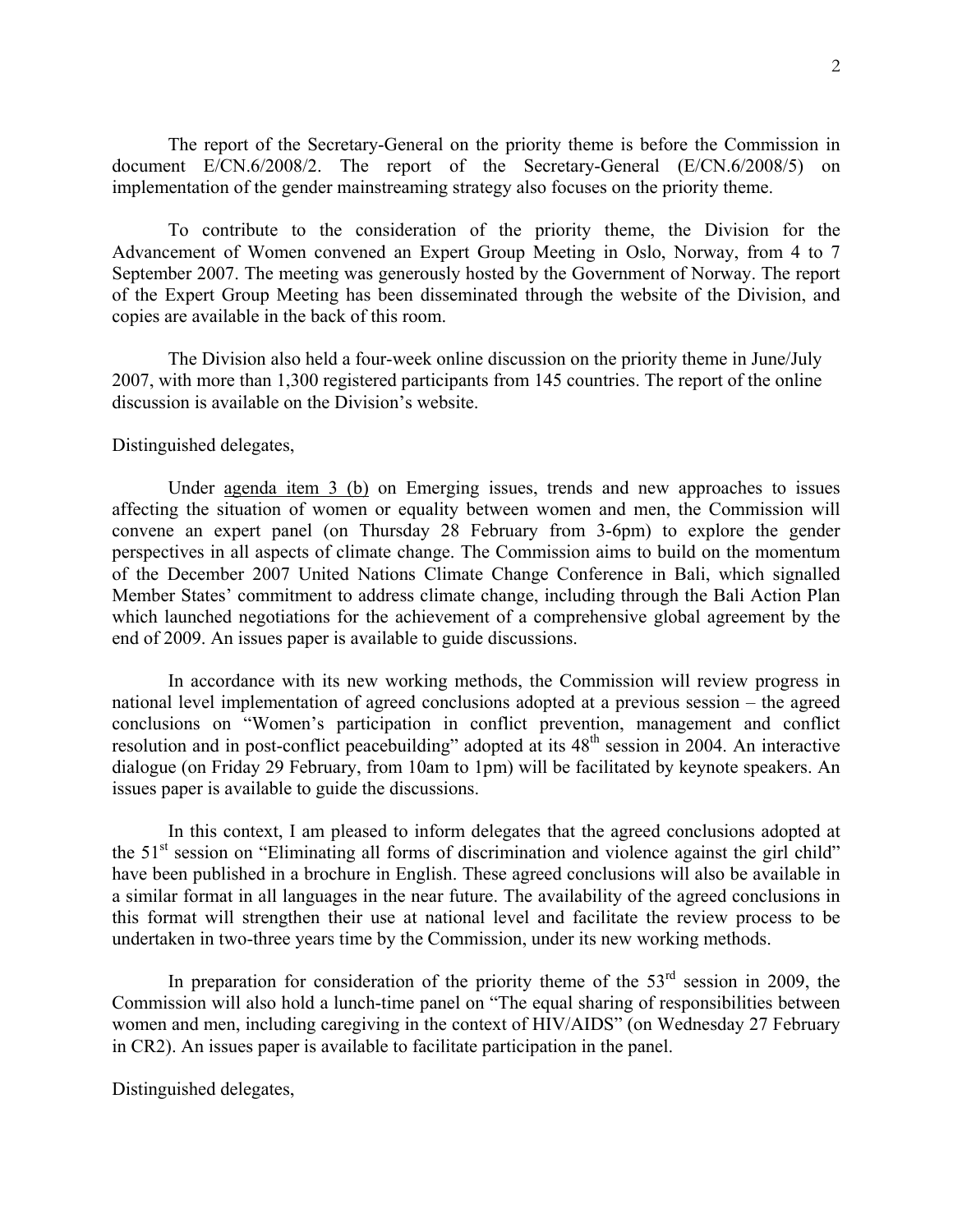Under agenda item 3 (c), the Commission has before it a number of reports and conference room papers.

The report of the Secretary-General on the situation of and assistance to Palestinian women, contained in document E/CN.6/2008/6, and the report of the Secretary-General on women and children taken hostage, including those subsequently imprisoned, in armed conflicts (E/CN.6/2008/7), are before the Commission. The Commission also has before it the report of the Secretary-General on ending female genital mutilation (E/CN.6/2008/3) and the report of the Secretary-General on forced marriage of the girl child (E/CN.6/2008/4).

The joint workplan of the Division for the Advancement of Women and the Office of the High Commissioner for Human Rights is contained in document E/CN.6/2008/8. A note by the Secretary-General on the strategic framework for the biennium 2010-2011: sub-programme 2, Gender issues and advancement of women, is also before you for consideration (E/CN.6/2008/CRP.4).

The report of the Committee on the Elimination of Discrimination against Women on its thirty-seventh, thirty-eighth, and thirty-ninth sessions, contained in A/62/38, has been made available to the Commission. A note by the Secretariat transmitting the results of the fortieth session of the Committee, contained in E/CN.6/2008/CRP.1, is before the Commission. The Chairperson of the Committee, Ms. Dubravka Šimonović, will address the work of the Committee in greater detail.

 Under agenda item 4, a Note by the Secretary-General transmits the list of confidential communications concerning the status of women (E/CN.6/2008/SW/COMM.LIST/42/R and Add.1/R). The report of the Secretary-General on the future work of the Working Group on Communications on the Status of Women, contained in document E/CN.6/2004/11 and Add.1 and Add.2 is also before the Commission.

 Under agenda item 5, the Commission has before it a letter from the President of the Economic and Social Council on follow-up to the Council's policy recommendations, contained in document E/CN.6/2008/10 and annexes I and II, as well as a note by the Secretariat on implementing the internationally agreed goals and commitments in regard to sustainable development as an input to ECOSOC (E/CN.6/2008/CRP.2).

#### Mr. Chairperson, Distinguished delegates,

The General Assembly, in resolution 62/133, requested the Secretary-General to present an oral report to the Commission on the Status of Women at its fifty-second session with information provided by the United Nations bodies, funds and programmes and the specialized agencies on recent follow-up activities to implement resolutions 61/143 and 62/133, including on the United Nations Trust Fund in Support of Actions to Eliminate Violence against Women. Out of 36 entities and 2 inter-agency mechanisms that had initially contributed to the Inventory of United Nations System Activities on Violence against Women, 25 provided updates of action undertaken. UN Action against Sexual Violence in Conflict provided information for the first time. Copies of the updated inventory are available in the room.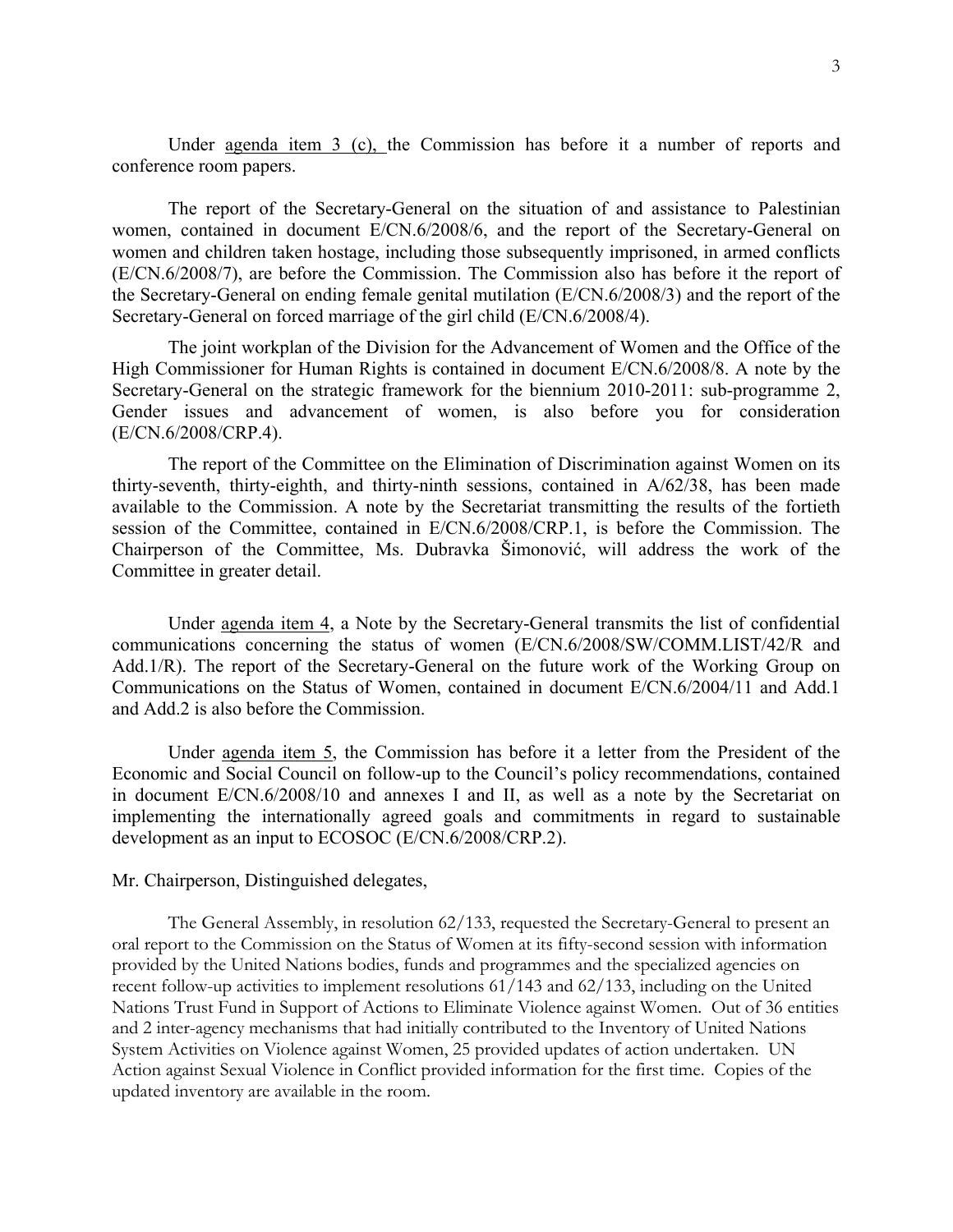Entities have supported national efforts to eliminate violence against women, including the development of legislation, policies and national action plans and advocacy and awareness raising initiatives. They have also worked on supporting national efforts through capacity building – in this regard, various United Nations entities have developed guidelines and handbooks, and implemented capacity building, technical cooperation and training programmes at the local, national and regional levels. Some have undertaken initiatives aimed at strengthening national capacities and efforts for the collection, processing and dissemination of data on violence against women. Others have convened expert group meetings to contribute to policy development. United Nations entities continue to carry out research and analysis and have published various reports on the issue.

UNFPA and DAW serve as co-convenors of the Task Force on Violence against Women of the Interagency Network on Women and Gender Equality (IANWGE). The Task Force is spearheading the implementation of joint programming on violence against women in 10 pilot countries. With the funding of a Coordinator for the Task Force, as well as commitment of resources for the assessment phase in these countries by UNFPA, this initiative is now well on its way. Baseline studies are being undertaken in several countries and planning workshops will take place in up to eight countries this year. Donor support to this initiative would ensure that the recommendations and action plans emanating from the planning phase can be effectively implemented in a timely manner.

The General Assembly has requested the Inter-Agency Network on Women and Gender Equality (IANWGE) to intensify its consideration of ways and means to *enhance the effectiveness of the United Nations Trust Fund* in Support of Actions to Eliminate Violence against Women as a systemwide funding mechanism. Work has been initiated both within the interagency network (IANWGE) as well as the Trust Fund's Project Appraisal Committee to review the Trust Fund's current terms of reference and modalities, so as to comply with the terms of the General Assembly resolution.

#### Distinguished Delegates,

 I would like to brief the Commission on some of the major activities undertaken by the Division since the  $51<sup>st</sup>$  session of the Commission.

I am pleased to provide information on the follow up to the request of the General Assembly to undertake work on indicators on the scope, prevalence and incidence of violence against women. Together with the Economic Commission for Europe and the United Nations Statistical Division, and in collaboration with the other four regional commissions, the Division organized an expert group meeting in October 2007 on this issue. The experts were joined by a significant number of observers, which testifies to the interest in this issue. The expert group proposed a set of international indicators on prevalence of violence against women. The report of the Expert Group Meeting is available. The Commission will hold a joint dialogue with the Statistical Commission during lunchtime on Thursday 28 February. We hope that the Commission on the Status of Women will consider these proposals at the current session, and recommend a set of indicators to enhance Member States' capacity to assess the scope, prevalence and incidence of violence against women.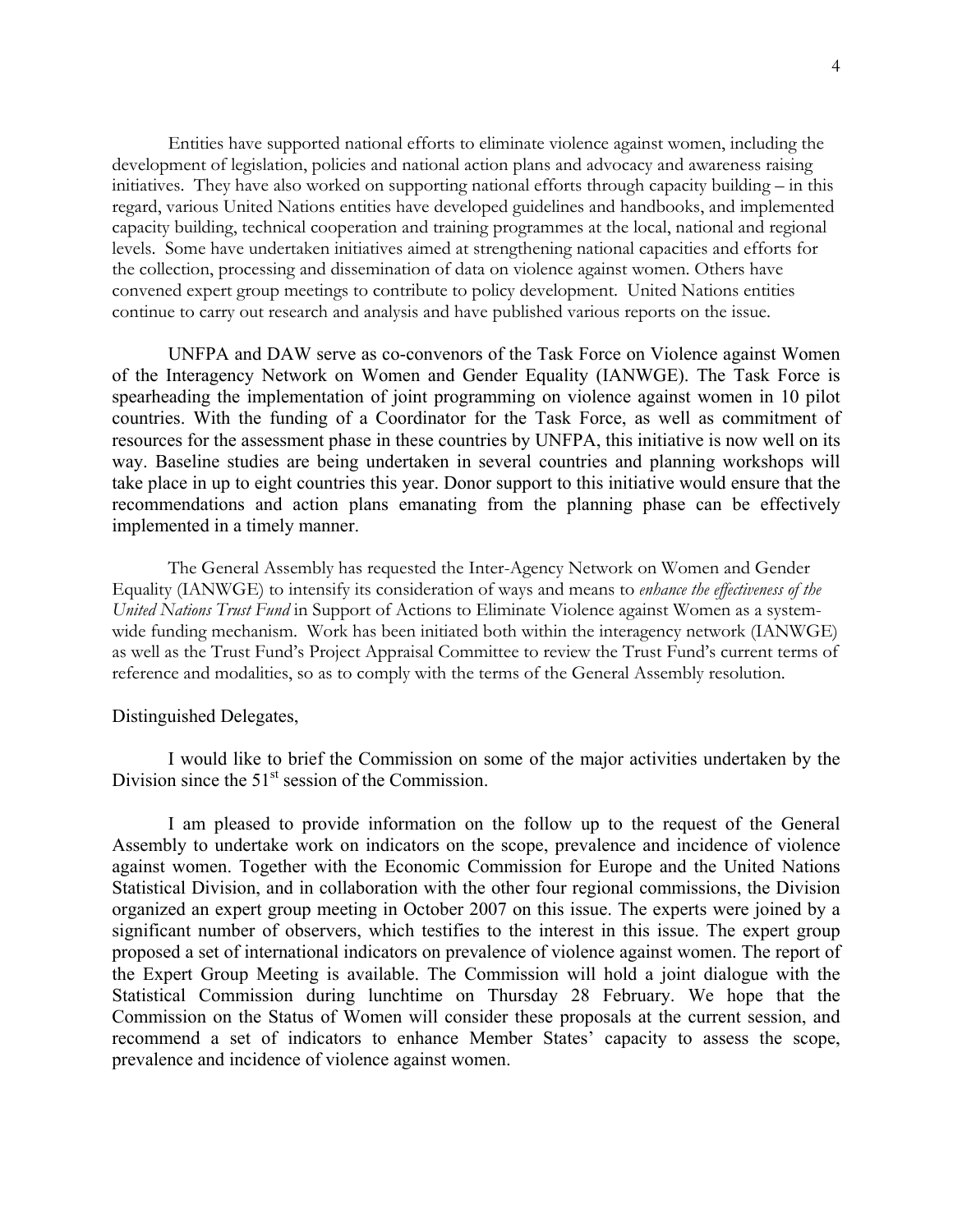Over the past year, the Division continued to provide technical assistance to Member States, on request, to enhance the capacity at national level to implement commitments made in the intergovernmental processes, including in the Beijing Platform for Action and its follow-up, as well as obligations under the Convention on the Elimination of All Forms of Discrimination against Women. Allow me to highlight activities in some areas.

The Division continued its programme of support to countries emerging from conflict to implement the Convention, and held workshops in Liberia and Haiti. We are confident that both countries will soon submit their reports under article 18 of the Convention. The Division also supported a national workshop on reporting under the Convention in Antigua and Barbuda.

Collaboration with the Regional Commissions was also continued, including through a workshop organized with the Economic and Social Commission for Western Asia in Amman, Jordan, for judges and parliamentarians from ten countries in the region. In addition to implementation of the Convention, the workshop focused on measures to reduce violence against women. I would like to extend our appreciation to those States which have provided extrabudgetary resources to allow the Division to further expand work in this area.

The Division has put a strong emphasis on follow up to the Secretary-General's study, and General Assembly resolutions 61/143, and 62/133, on intensification of efforts to eliminate violence against women. I am pleased to report that the study is now available in book form in French and Spanish, in addition to English, and copies have been made available to Member States.

The General Assembly, in resolution 62/133, requested the Secretary-General to present an oral report to the Commission on the Status of Women at its fifty-second session with information provided by the United Nations bodies, funds and programmes and the specialized agencies on recent follow-up activities to implement resolutions 61/143 and 62/133, including on the United Nations Trust Fund in Support of Actions to Eliminate Violence against Women. Out of 35 entities that had contributed to the Inventory, 24 provided updates of action undertaken. These updates are available in the room.

I am very pleased to draw your attention to a CD Rom the Division has produced on the work of the Committee on the Elimination of Discrimination against Women. Copies have been distributed to all Member States. The CD Rom provides easy access to 25 years of work of the Committee. Following an introduction and overview of the Committee's work, the CD Rom provides the full text of all concluding comments issued by the Committee up to the 39th session, which was the last session of the Committee serviced by the Division. Servicing of the Committee was transferred to OHCHR on 1 January 2008. The French and Spanish versions of the CD-rom are under preparation.

Lastly, I wish to express the full support of the Division for the Advancement of Women for the Secretary-General's campaign on violence against women.

Mr. Chairperson, Distinguished delegates,